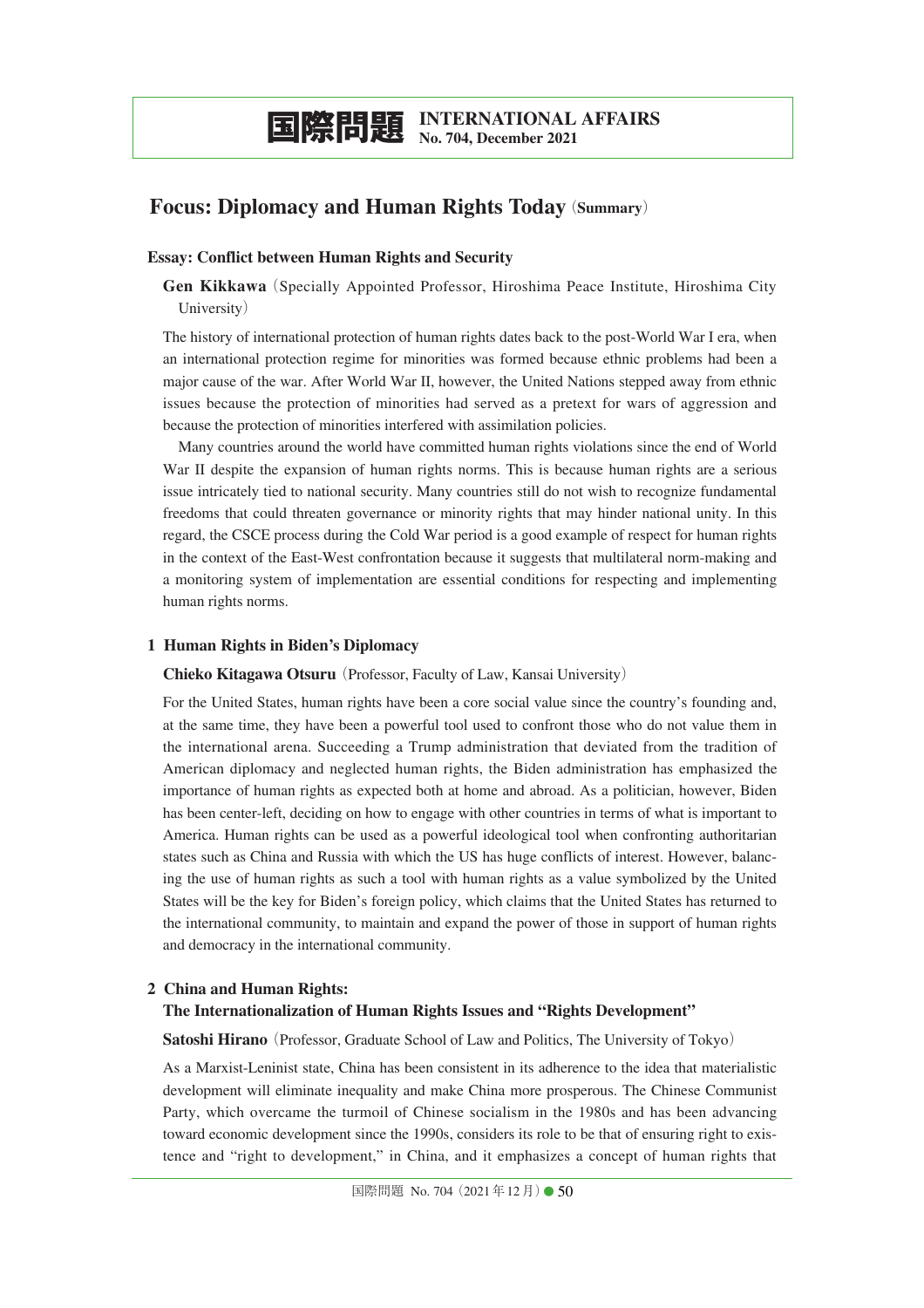accords with China's "national conditions". However, China's "right to development" places the right to existence at the heart of human rights and regards the state and the nation as the main actors in safeguarding these rights, to the point of neglecting the rights and dignity of individuals. This is far from the development concept prioritizing the dignity of individuals that is envisioned in the United Nations "Declaration on the Right to Development". For this reason, the Xi Jinping administration regards people with different values from those of the "Chinese people" or "the nation" represented by the Communist Party as hostile, influenced by foreign countries and foreign cultures, and impeding development. As a result, human rights crises in the name of the "right to development" have occurred in places like Xinjiang, Hong Kong intensifying the confrontation between Western countries and China.

# **3 China's Human Rights Issues and Japan's Response: The Duty to Cooperate on Genocide Claims**

#### **Shigeki Sakamoto** (Professor Emeritus, Kobe University)

On March 22, 2021, the United States, the United Kingdom, Canada and the European Union imposed economic sanctions on China, asserting that China continues to commit genocide and crimes against humanity against Uighurs in Xinjiang. Japan only said it was seriously concerned.

In April of that same year, the Nonpartisan Parliamentary Association for Reconsidering Human Rights Diplomacy was established, aiming to enact the Japanese version of the Magnitsky Act and calling on Japan to join the Genocide Convention  $(1948)$ . The government states that Japam is a party to the Statute of the International Criminal Court (ICC), which criminalizes genocide, and thus does not need to accede to the Genocide Convention. Another reason cited for its non-accession is that the crimes punishable under Article 3 of the Convention, namely "conspiracy to commit genocide" and "direct and open incitement to genocide"  $((b)$  and  $(c))$ , conflict with Japan's Penal Code, and thus Japan cannot accede to the Convention without amending the Penal Code. This paper discusses Japan's response to the ICC's request for cooperation against genocide.

# **4 "Business and Human Rights" at the Junction of the UN Guiding Principles and Human Rights Diplomacy**

**Miwa Yamada**(Director, Law and Institution Studies Group, Inter-diciplinary Studies Center, Institute of Developing Economies)

The UN Guiding Principles on Business and Human Rights are official guidance to states and companies in relation to "business and human rights" today. In performing their duty to protect human rights, governments are required to implement policies ensuring that companies fulfill their responsibility to respect human rights. Such policies include creating rules for human rights due diligence to be conducted by companies, mechanisms to facilitate such due diligence, and environments and institutions conducive to companies' respecting human rights, and, as seen in the trade policies of the EU and the United States, these are linked to all policies pertinent to corporate behavior. Reducing the risk of human rights violations by companies and having them meet their responsibility to respect human rights will ensure level playing field. In the cases of the Xinjiang Uyghur Autonomous Region and Myanmar, government's explicit alerts to businesses serve as a minimum safeguard for businesses. However, corporate commitment to respect for human rights based on the Guiding Principles goes beyond compliance with laws and regulations. Companies without government signals need greater accountability. Foreign policy based on the Guiding Principles overlaps with so-called human rights diplomacy, but the essence of "business and human rights" lies in underpinning a society in which human rights are respected, that makes the existence of companies possible.